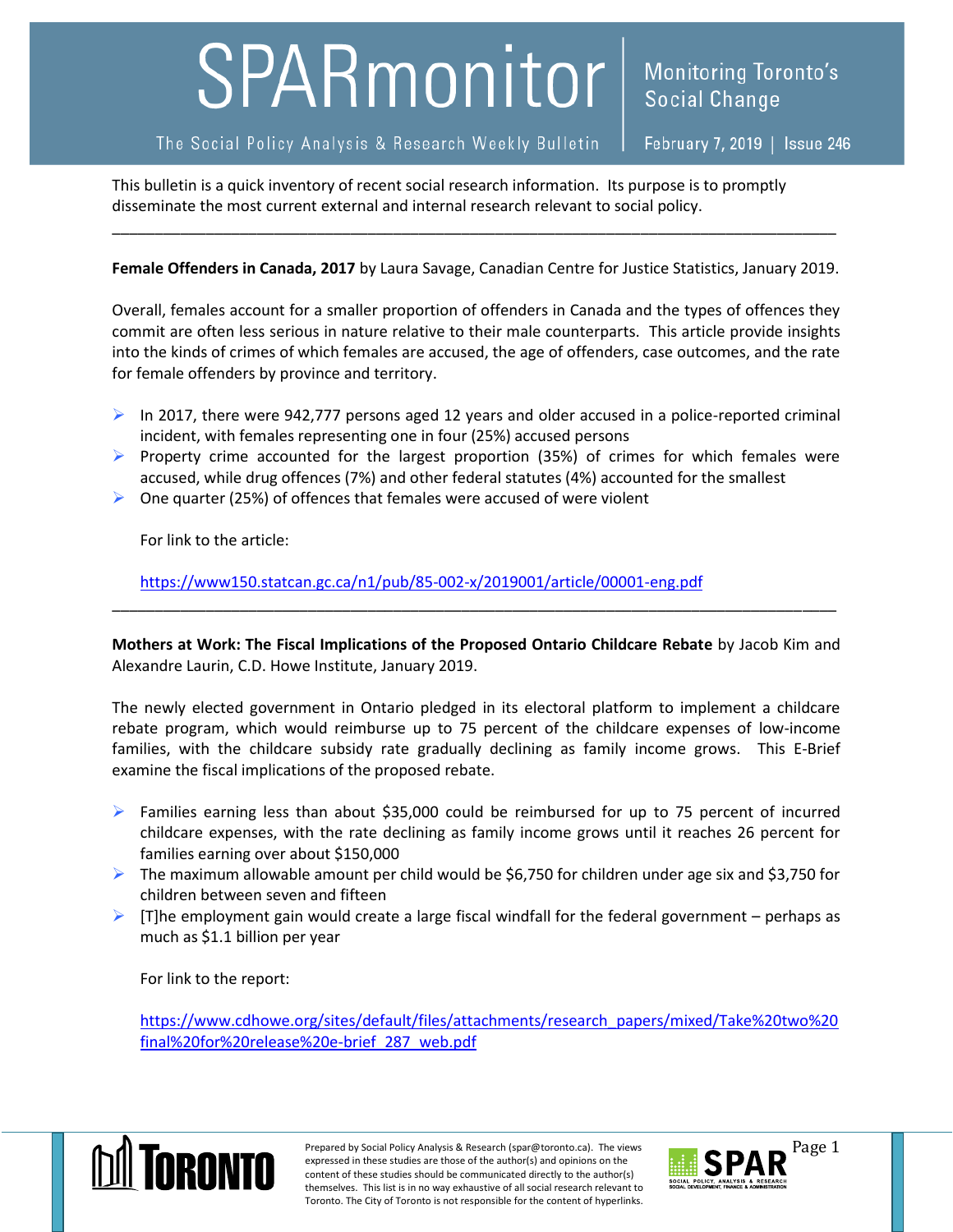**Too Little Too Late: How We Fail Vulnerable Canadians as They Die** by Kelli I. Stajduhar and Ashley Mollison on behalf of the Equitable Access to Care Team, University of Victoria, November 2018.

\_\_\_\_\_\_\_\_\_\_\_\_\_\_\_\_\_\_\_\_\_\_\_\_\_\_\_\_\_\_\_\_\_\_\_\_\_\_\_\_\_\_\_\_\_\_\_\_\_\_\_\_\_\_\_\_\_\_\_\_\_\_\_\_\_\_\_\_\_\_\_\_\_\_\_\_\_\_\_\_\_\_\_\_\_

This report explores the quality of end-of-life health care for those experiencing homelessness and precarious housing in Canada. Stories of lived experience are highlighted, and recommendations for improving health care access for this group are provided. Key learnings from this report are intended to support a shift in policy and practice around end-of-life care.

Some of the recommendations:

- $\triangleright$  Address barriers in formal health care settings that prevent people experiencing structural vulnerabilities from receiving diagnosis, treatment, support, and care
- Integrate palliative approaches to care where people experiencing structural vulnerability live and die
- Support non-traditional families (e.g., street family, inner city workers) and include them in decisionmaking processes and care strategies

For link to the report:

<https://www.uvic.ca/research/groups/peol/assets/docs/too-little-too-late.pdf>

**Intergenerational Fairness: Will Our Kids Live Better than We Do?** By Parisa Mahboubi, C.D. Howe Institute, 2019.

\_\_\_\_\_\_\_\_\_\_\_\_\_\_\_\_\_\_\_\_\_\_\_\_\_\_\_\_\_\_\_\_\_\_\_\_\_\_\_\_\_\_\_\_\_\_\_\_\_\_\_\_\_\_\_\_\_\_\_\_\_\_\_\_\_\_\_\_\_\_\_\_\_\_\_\_\_\_\_\_\_\_\_\_\_

Today's youngest and future generations face very high net fiscal burdens: higher than those of any other generations, especially those born from the mid-1950s to the 1990s. Generally speaking, baby boomers and their children fare well in this scenario, but the grandkids of baby boomers do not. In Canada, population aging has accelerated during the past decade due to declining fertility and improving life expectancy. This demographic transition poses new fiscal challenges since the pattern of government spending and taxes greatly depends on population size and its age distribution.

- $\triangleright$  A large imbalance between expected lifetime net taxes to be paid by existing and future generations, to the detriment of future generations, would mean that current government fiscal policy is unfair and unsustainable
- Females born in 2017 enjoy a net lifetime benefit of \$82,400 [...] while their counterpart males are expected to pay a lifetime net amount of \$1.5 million
- $\triangleright$  women generally fare better because they contribute less to income and commodity taxes while receiving more social assistance and child benefit

For link to the report:

[https://www.cdhowe.org/sites/default/files/attachments/research\\_papers/mixed/Commentary\\_52](https://www.cdhowe.org/sites/default/files/attachments/research_papers/mixed/Commentary_529_0.pdf) [9\\_0.pdf](https://www.cdhowe.org/sites/default/files/attachments/research_papers/mixed/Commentary_529_0.pdf)